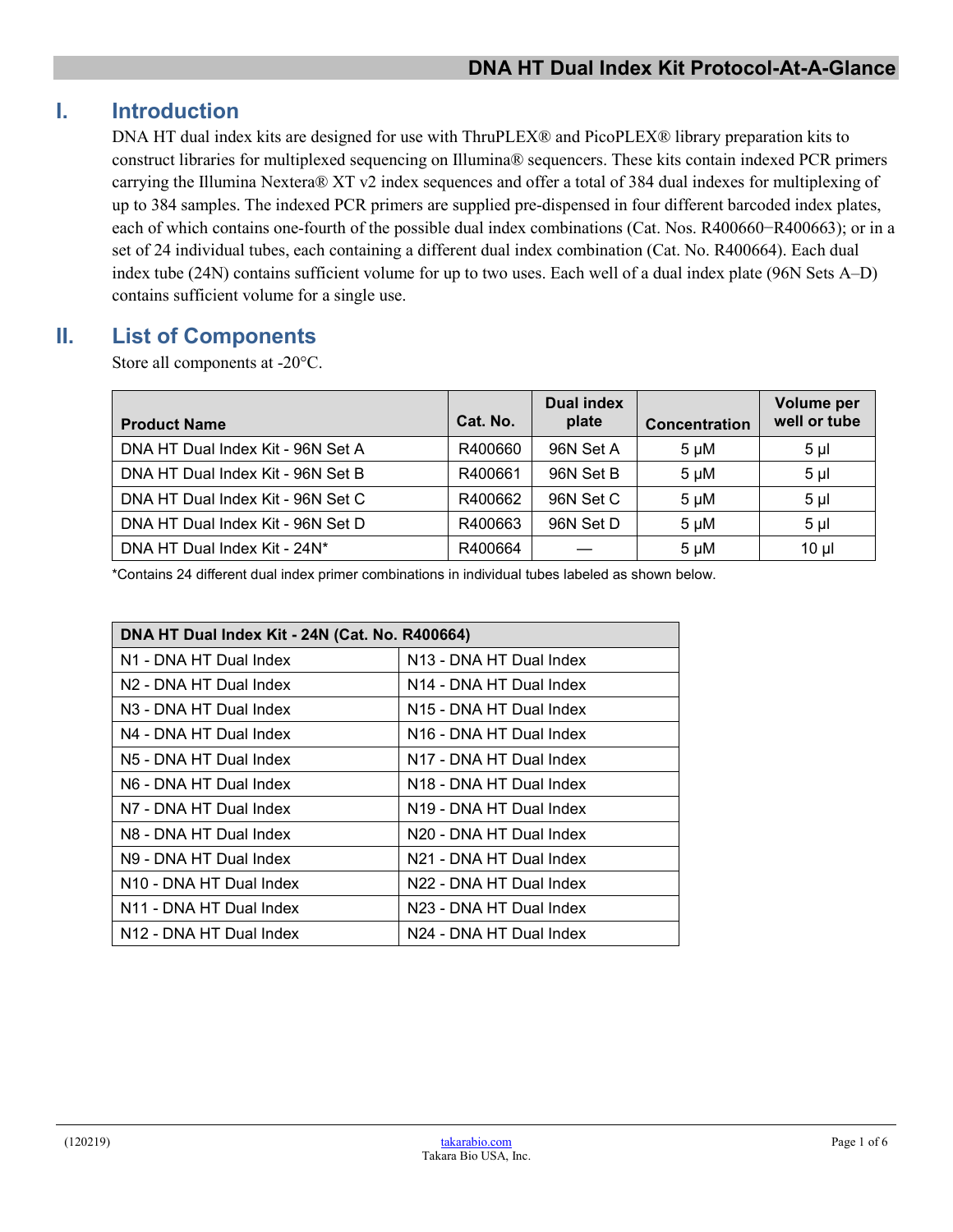## **III. General Considerations**

#### **A. Best Practices**

- No more than four freeze/thaw cycles are recommended for the DNA HT dual index kits.
- Prior to use, remove the kit from the freezer and thaw for 10 min on the bench top. Spin in a tabletop centrifuge to collect contents at the bottom of the tubes or wells. Thoroughly wipe the tubes or index plate foil seal with 70% ethanol and allow it to dry.

## **B. Product Compatibility**

The DNA HT dual index kits are designed for use with the NGS library preparation kits listed below. Please refer to the kit-specific user manual for instructions on using the indexed PCR primers provided in the DNA HT dual index kits.

- PicoPLEX DNA-seq Kit (Cat. No. R300381)
- ThruPLEX DNA-seq kits (Cat. Nos. R400406, R400407, R400427, R400428 & R400523)
- ThruPLEX Plasma-seq kits (Cat. Nos. R400490, R400491 & R400492)
- ThruPLEX Tag-seq kits (Cat. Nos. R400584, R400585 & R400586)

#### **C. Plate Handling Instructions for Low-Throughput Applications**

The DNA HT dual index plates are designed for high-throughput applications; therefore, the experiment should be designed to pool and sequence the full set of 96 dual indexes. If indexes from the entire plate are not used at the same time, it is critical to follow the instructions below to avoid cross-contamination:

- After removing indexing reagents of choice, cover any pierced or used index wells with scientific tape (e.g., VWR, Cat. No. 89097-920, General-Purpose Laboratory Labeling Tape, 0.5").
- Thoroughly wipe the seal with 70% ethanol and allow it to dry completely.
- Replace the plastic lid, return the index plate to its sleeve and store at −20°C.
- The index plate should not be frozen and thawed more than four times.

#### **D. Multiplexing and Index Pooling**

It is very important to select appropriate single indexes that are unique and meet the Illuminarecommended compatibility requirements. For low-plex (2- to 12-plex) pooling guidelines, please refer to Illumina's Nextera Low Plex Pooling Guide (Illumina, Publication Document #770-2011-044).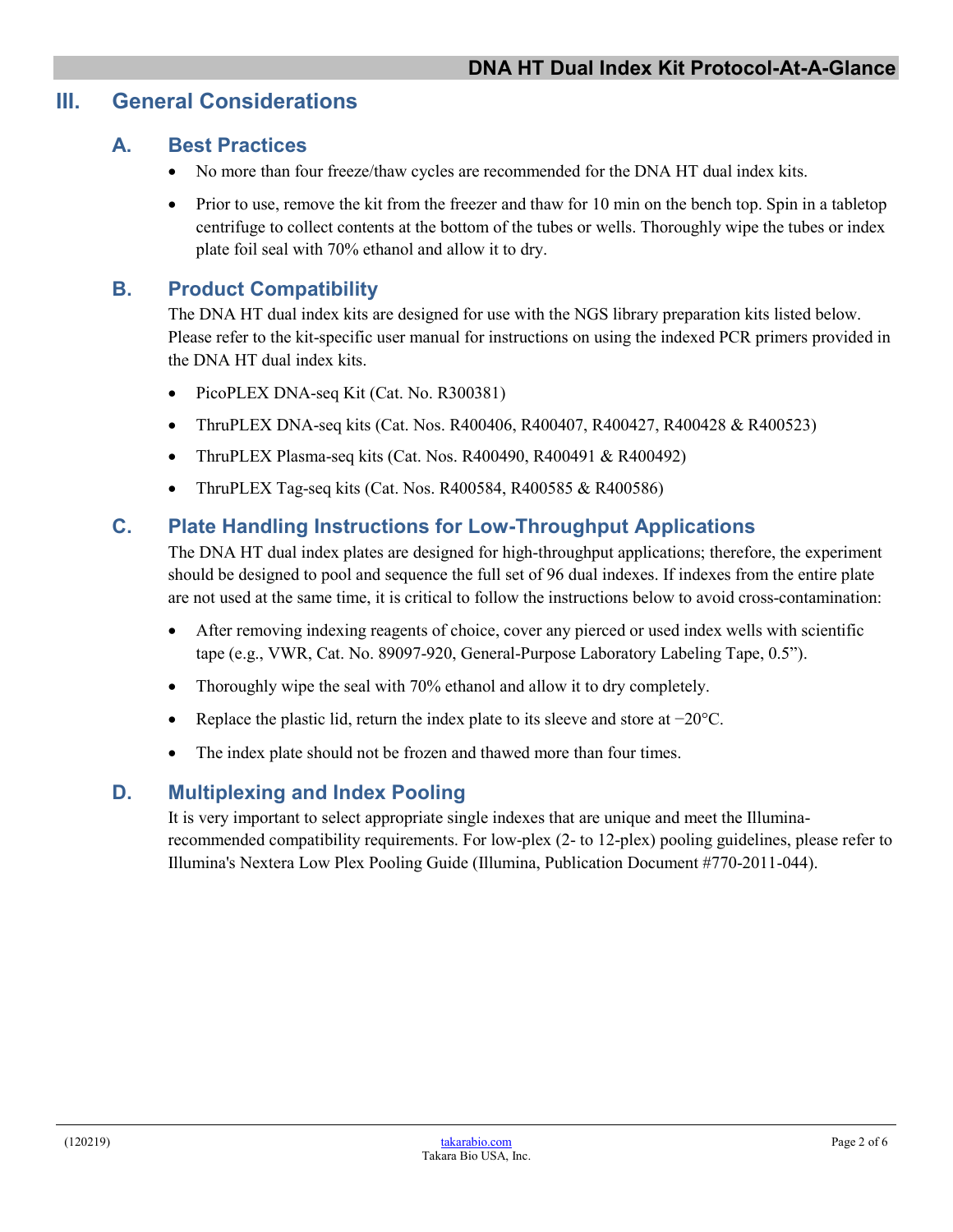# **IV. DNA HT Dual Index Sequences and Sequence Combinations**

1. The DNA HT dual indexes are 8-nt long and employ the Illumina Nextera XT v2 i5 and i7 dual index sequences (Table 1).

| i7                          |                                     |                  | <b>i5 Bases for Sample</b><br><b>Sheet</b> | <b>i5 Bases for Sample</b><br><b>Sheet</b>            |
|-----------------------------|-------------------------------------|------------------|--------------------------------------------|-------------------------------------------------------|
| <b>Index</b><br><b>Name</b> | i7 Bases for<br><b>Sample Sheet</b> | i5 index         | (MiSeq®, NovaSeq,<br>HiSeq® 2000/2500)     | (MiniSeq <sup>™</sup> , NextSeq®,<br>HiSeq 3000/4000) |
| N701                        | <b>TAAGGCGA</b>                     | S502             | <b>CTCTCTAT</b>                            | <b>ATAGAGAG</b>                                       |
| N702                        | <b>CGTACTAG</b>                     | S <sub>503</sub> | <b>TATCCTCT</b>                            | <b>AGAGGATA</b>                                       |
| N703                        | <b>AGGCAGAA</b>                     | S505             | <b>GTAAGGAG</b>                            | <b>CTCCTTAC</b>                                       |
| N704                        | <b>TCCTGAGC</b>                     | S506             | <b>ACTGCATA</b>                            | <b>TATGCAGT</b>                                       |
| N705                        | <b>GGACTCCT</b>                     | S507             | AAGGAGTA                                   | <b>TACTCCTT</b>                                       |
| N706                        | <b>TAGGCATG</b>                     | S508             | <b>CTAAGCCT</b>                            | <b>AGGCTTAG</b>                                       |
| N707                        | <b>CTCTCTAC</b>                     | S510             | <b>CGTCTAAT</b>                            | <b>ATTAGACG</b>                                       |
| N710                        | <b>CGAGGCTG</b>                     | S511             | <b>TCTCTCCG</b>                            | <b>CGGAGAGA</b>                                       |
| N711                        | <b>AAGAGGCA</b>                     | S513             | <b>TCGACTAG</b>                            | <b>CTAGTCGA</b>                                       |
| N712                        | <b>GTAGAGGA</b>                     | S515             | <b>TTCTAGCT</b>                            | <b>AGCTAGAA</b>                                       |
| N714                        | <b>GCTCATGA</b>                     | S516             | <b>CCTAGAGT</b>                            | <b>ACTCTAGG</b>                                       |
| N715                        | <b>ATCTCAGG</b>                     | S517             | <b>GCGTAAGA</b>                            | <b>TCTTACGC</b>                                       |
| N716                        | <b>ACTCGCTA</b>                     | S518             | <b>CTATTAAG</b>                            | <b>CTTAATAG</b>                                       |
| N718                        | <b>GGAGCTAC</b>                     | S520             | <b>AAGGCTAT</b>                            | <b>ATAGCCTT</b>                                       |
| N719                        | <b>GCGTAGTA</b>                     | S521             | <b>GAGCCTTA</b>                            | <b>TAAGGCTC</b>                                       |
| N720                        | <b>CGGAGCCT</b>                     | S522             | <b>TTATGCGA</b>                            | <b>TCGCATAA</b>                                       |
| N721                        | <b>TACGCTGC</b>                     |                  |                                            |                                                       |
| N722                        | <b>ATGCGCAG</b>                     |                  |                                            |                                                       |
| N723                        | <b>TAGCGCTC</b>                     |                  |                                            |                                                       |
| N724                        | <b>ACTGAGCG</b>                     |                  |                                            |                                                       |
| N726                        | <b>CCTAAGAC</b>                     |                  |                                            |                                                       |
| N727                        | <b>CGATCAGT</b>                     |                  |                                            |                                                       |
| N728                        | TGCAGCTA                            |                  |                                            |                                                       |
| N729                        | <b>TCGACGTC</b>                     |                  |                                            |                                                       |

**Table 1. DNA HT Dual Index Sequences**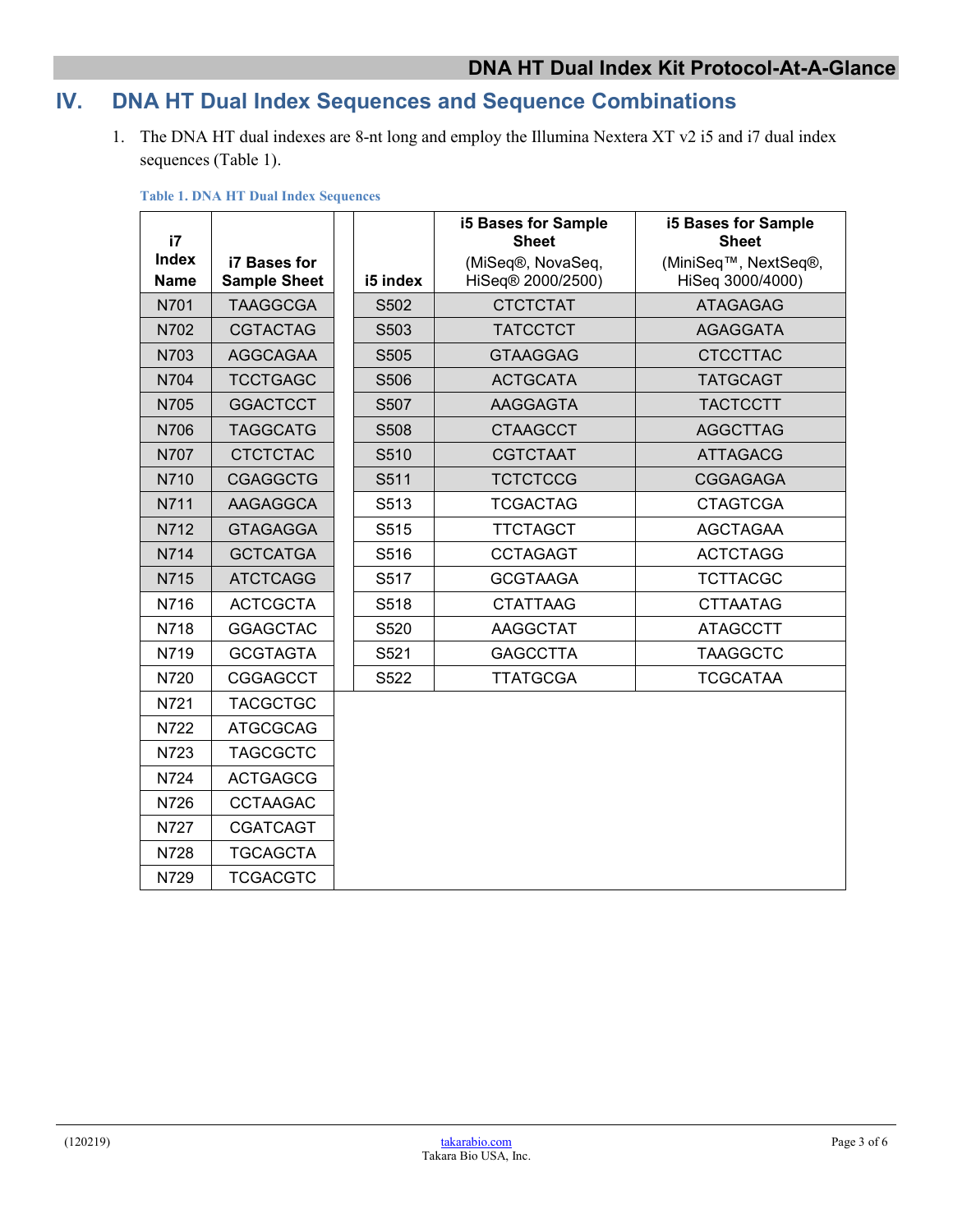2. Each of the tubes in the **DNA HT Dual Index Kit - 24N** (Cat. No. R400664) contains a unique combination of i7 and i5 index primers (Table 2) carrying the 8-nt dual index sequences shown in Table 1.

|                                     | i7 Index | i5 Index         |
|-------------------------------------|----------|------------------|
| N1 - DNA HT Dual Index              | N701     | S505             |
| N2 - DNA HT Dual Index              | N702     | S <sub>505</sub> |
| N3 - DNA HT Dual Index              | N703     | S <sub>505</sub> |
| N4 - DNA HT Dual Index              | N704     | S505             |
| N5 - DNA HT Dual Index              | N705     | S <sub>505</sub> |
| N6 - DNA HT Dual Index              | N706     | S505             |
| N7 - DNA HT Dual Index              | N701     | S506             |
| N8 - DNA HT Dual Index              | N702     | S <sub>506</sub> |
| N9 - DNA HT Dual Index              | N703     | S506             |
| N10 - DNA HT Dual Index             | N704     | S506             |
| N11 - DNA HT Dual Index             | N705     | S506             |
| N12 - DNA HT Dual Index             | N706     | S506             |
| N13 - DNA HT Dual Index             | N701     | S508             |
| N14 - DNA HT Dual Index             | N702     | S <sub>508</sub> |
| N15 - DNA HT Dual Index             | N703     | S <sub>508</sub> |
| N <sub>16</sub> - DNA HT Dual Index | N704     | S <sub>508</sub> |
| N17 - DNA HT Dual Index             | N705     | S <sub>508</sub> |
| N <sub>18</sub> - DNA HT Dual Index | N706     | S508             |
| N <sub>19</sub> - DNA HT Dual Index | N701     | S517             |
| N20 - DNA HT Dual Index             | N702     | S517             |
| N21 - DNA HT Dual Index             | N703     | S517             |
| N22 - DNA HT Dual Index             | N704     | S517             |
| N23 - DNA HT Dual Index             | N705     | S517             |
| N24 - DNA HT Dual Index             | N706     | S517             |

**Table 2. DNA HT Dual Index Kit – 24N Index Primer Combinations**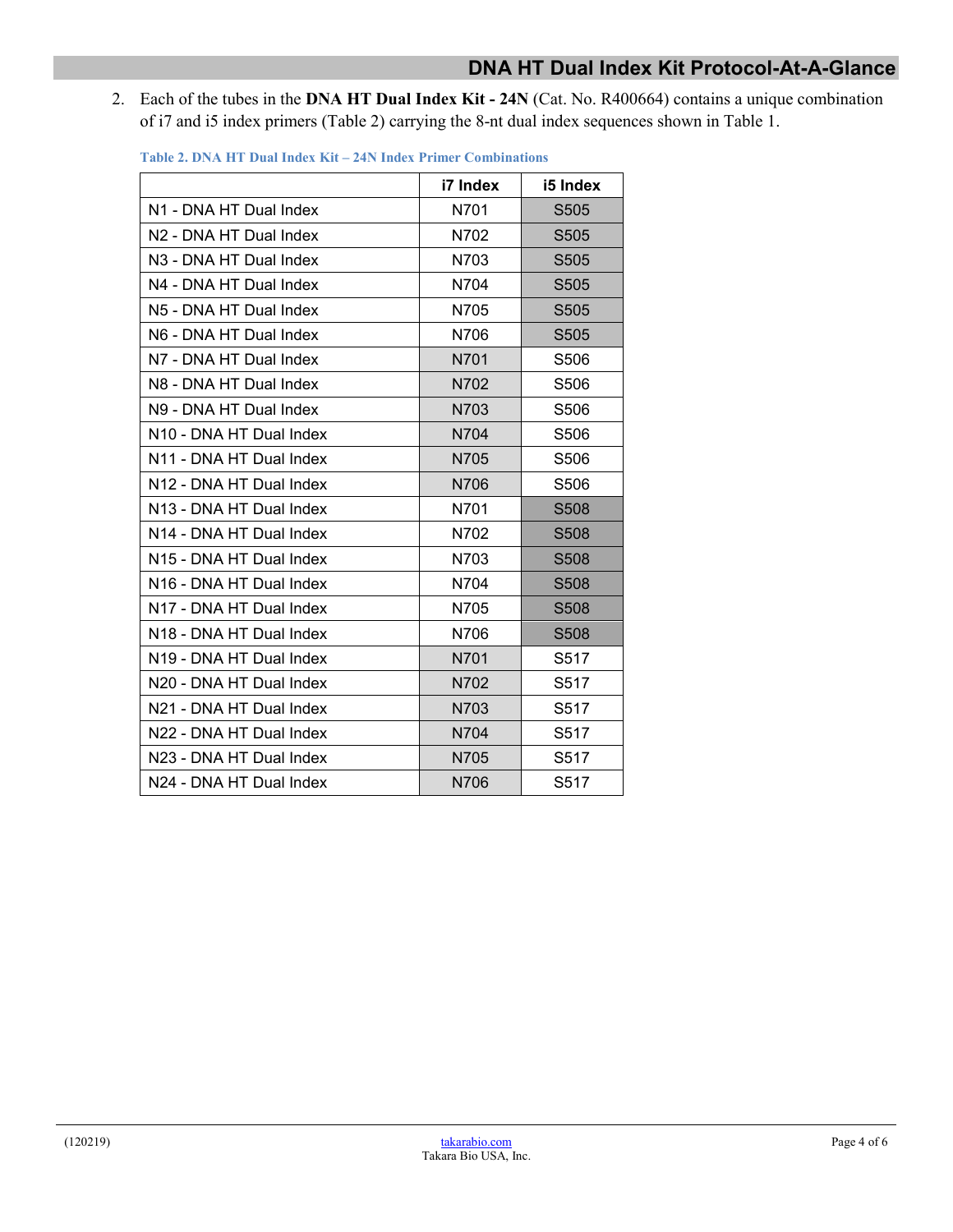#### **DNA HT Dual Index Kit Protocol-At-A-Glance**

3. Each well of the **DNA HT dual index kit plates** (Cat. Nos. R400660–R400663) contains a unique combination of i7 and i5 index primers carrying the 8-nt dual index sequences shown in Table 1. The dual index combination at each well position is indicated by the column (i7) and row (i5) labels on the plate maps (Figure 1).



**IMPORTANT:** When using the indexed PCR primers provided in the DNA HT dual index kits, make sure to follow the instructions in the user manual that is specific for the kit you are using them with (Section II.B).

| <b>Contact Us</b>                |                                         |  |  |  |
|----------------------------------|-----------------------------------------|--|--|--|
| <b>Customer Service/Ordering</b> | <b>Technical Support</b>                |  |  |  |
| tel: 800.662.2566 (toll-free)    | tel: 800.662.2566 (toll-free)           |  |  |  |
| fax: 800.424.1350 (toll-free)    | fax: 800.424.1350 (toll-free)           |  |  |  |
| web: takarabio.com               | web: takarabio.com                      |  |  |  |
| e-mail: ordersUS@takarabio.com   | e-mail: technical support@takarabio.com |  |  |  |